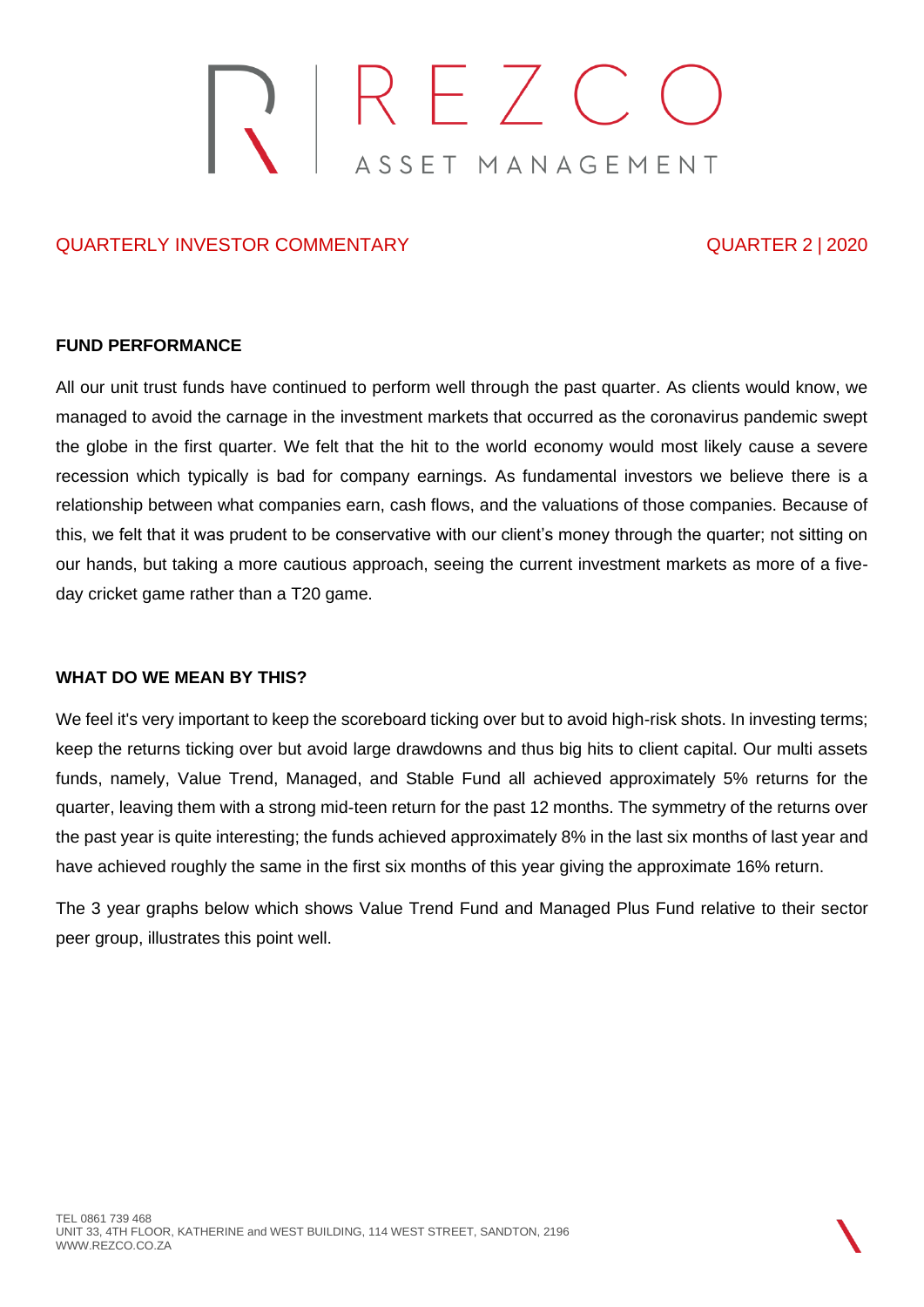### **REZCO VALUE TREND AND MANAGED PLUS FUNDS**



Time Period: 2017/07/01 to 2020/06/30

Source: Morningstar

## **REZCO EQUITY FUND**

Through effective portfolio construction, the Rezco Equity Fund managed the best of both worlds. It fell less in the first quarter when the markets collapsed but managed to rise in the second quarter by a similar amount to the overall market, leaving it well ahead of its peer group.



Source: Morningstar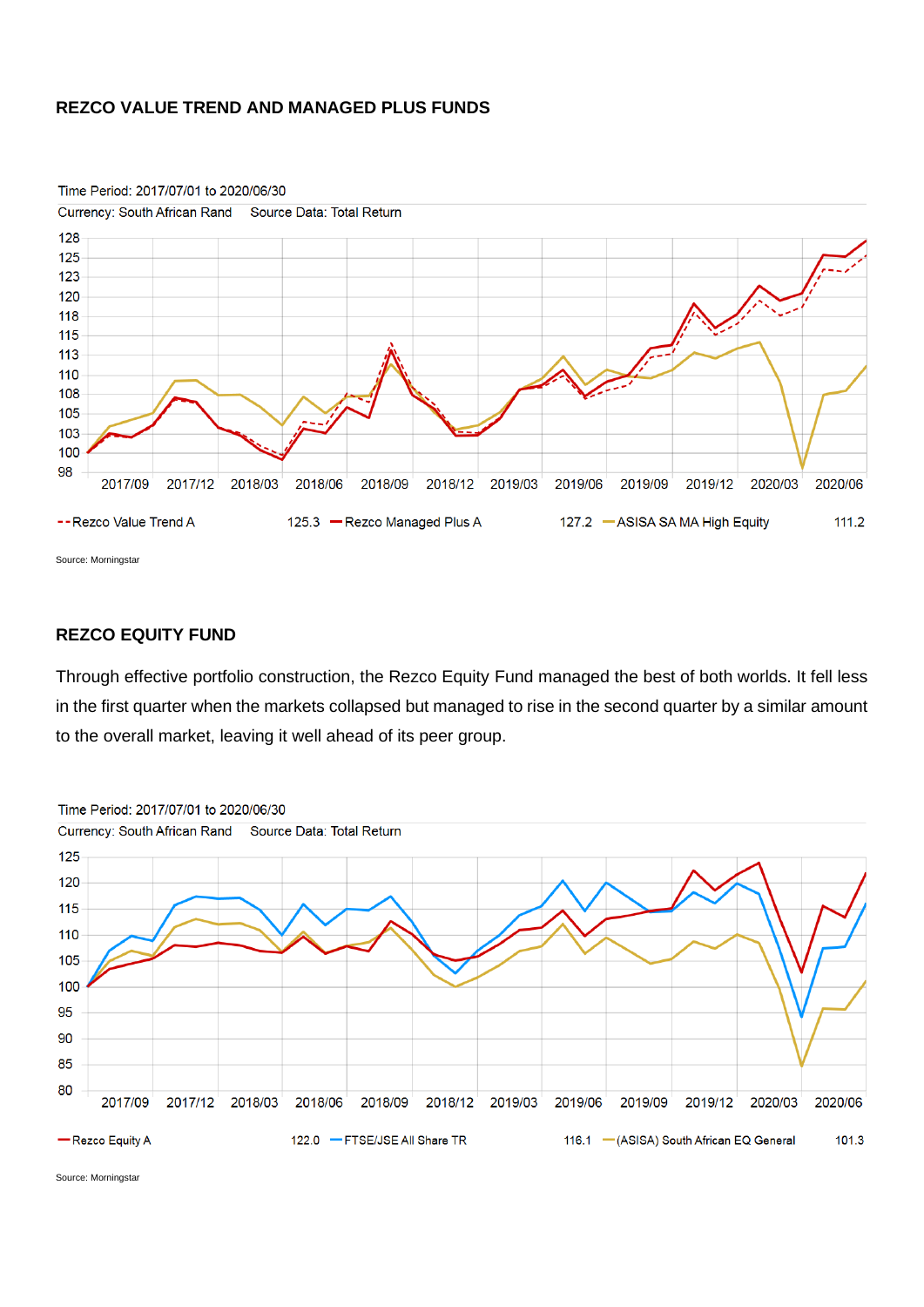### **INVESTMENT OUTLOOK**

We feel equity markets both locally and internationally and have got ahead of themselves, rising close to levels seen at the start of the year. The damage from COVID to the world economy is very real and company earnings reports over the next couple of months are likely to cause investors some degree of alarm. Our expectation is that this will drag equity prices lower. The graph below shows the JSE ALSI with the current market overlaid on the three previous bear markets that coincided with a recession. We believe the JSE will catch up with those previous trajectories and there will be much better opportunities to buy equities. International equities paint a very similar picture.



JSE ALSI PRICE LEVEL OVER DIFFERENT BEAR MARKETS (REBASED TO 100)

### **REZCO FUNDS IN BULL MARKETS**

We don't want to give investors the impression that we are overly cautious doomsday investors who only do well during times of market difficulty. It is just that one of our core investment beliefs is that superior longterm returns are heavily influenced by the purchase price that one pays for the investment. The Value Trend Fund has been in existence over two bull markets, namely, 2004 to 2008, and the bull market from 2010 to 2015. Over both these periods, the fund significantly outperformed its peer group.